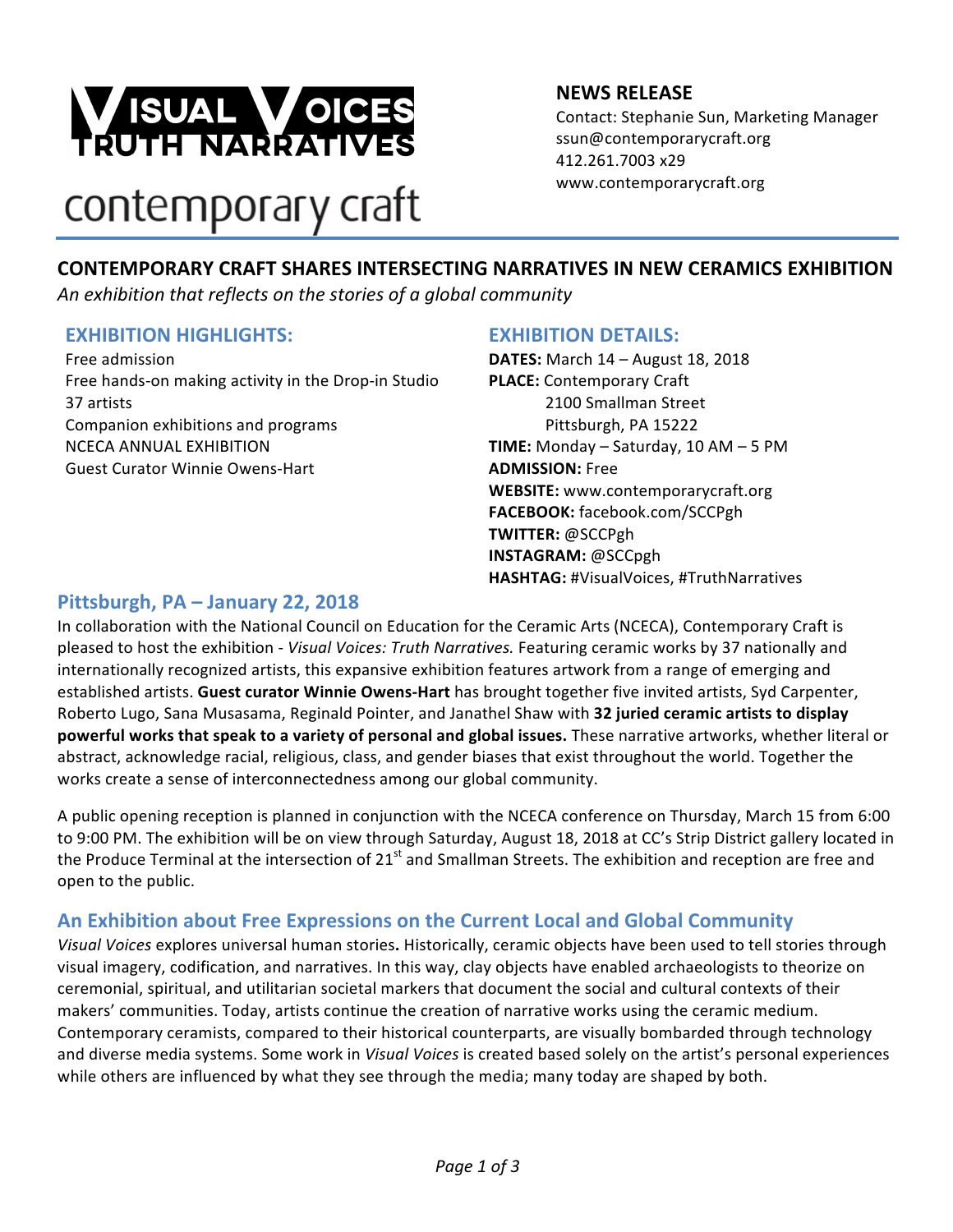# **SUAL VOICES**<br>RUTH NARRATIVES

# **ABOUT GUEST CURATOR: WINNIE OWENS-HART**

Winnie Owens-Hart was born in Washington, DC. She received her BA from the Philadelphia College of Art, and her MFA from Howard University. Active in the arts since the late 1960s, Owens-Hart has exhibited nationally and internationally for over three decades, and received numerous awards, including the individual Craftsmen Fellowship from the National Endowment for the Arts and the Lifetime Achievement in the Craft Arts Award. A teacher, author, and sculptor, Owens-Hart uses clay to touch on women issues - both personal and global. Additionally, her work examines the correlation between external forces and a person's psyche.

"Our individual life experiences determine how we are shaped and, in turn, how we shape the clay."

- Winnie Owens-Hart

# **ABOUT THE NATIONAL COUNCIL ON EDUCATION FOR THE CERAMIC ARTS**

The National Council on Education for the Ceramic Arts (NCECA) promotes and improves the ceramic arts through education, community building, research, and creative inspiration. NCECA offers programs, events, and publications to support its membership of artists, students, individual and corporate patrons, gallery owners, museum curators and providers of ceramic arts-related products and services. As a dynamic, member-driven organization, NCECA is flexible in its program development, international in its perspective and responsive to the changing needs of its constituency. The 52nd Annual Conference of NCECA will take place March  $14 - 17$ , 2018 in Pittsburgh, Pennsylvania. CrossCurrents: Clay and Culture, the theme for NCECA's 2018 conference reflects Pittsburgh as a city of rivers, bridges, complex immigrant history, gritty perseverance, and reinvention.

# **COMPANION EXHIBITION AND PROGRAMS**

- CC's Drop-In Studio (free and open to the public during regular business hours) will feature a hands-on, artmaking activity appropriate for visitors of all ages and skill-levels designed by exhibiting artist Natalia Arbelaez.
- Group programs for *Visual Voices* include guided group tours and hands-on activities for visitors to experience craft techniques and to have in-depth conversations on topics explored in the exhibitions. Schedule a group tour with CC at nsweet@contemporarycraft.org or call at 412.261.7003.
- **Storyteller** will feature ceramic objects created using a 2000-year-old pottery process by Albuquerque-based artist Jami Porter Lara. Porter Lara is one of the "20 Artists Shaping the Future of Ceramics" named by Artsy in 2017; her artwork resembles the ubiquitous icon of modern life - the plastic bottle. *Storyteller* will be on view at CC's BNY Mellon Satellite Gallery, located in downtown Pittsburgh's Steel Plaza T-Station from February 16 to May 6, 2018. The exhibition is free and open to the public daily through midnight.

# **FUNDERS AND SUPPORT**

Visual Voices: Truth Narratives is made possible by the National Council on Education for the Ceramic Arts and media sponsored by 90.5 WESA and 91.3 WYEP (as of January 2018). Contemporary Craft is supported in part by the Allegheny Regional Asset District, the Elizabeth R. Raphael Fund of The Pittsburgh Foundation, The Heinz Endowments, and the Pennsylvania Council on the Arts.

# **ABOUT CONTEMPORARY CRAFT**

Presenting contemporary art in craft mediums by regional, national, and international artists since 1971, Contemporary Craft (CC) offers cutting edge exhibitions focusing on multicultural diversity and non-mainstream art, as well as a range of studio workshops, community outreach programs, and a retail store. Through its mission of